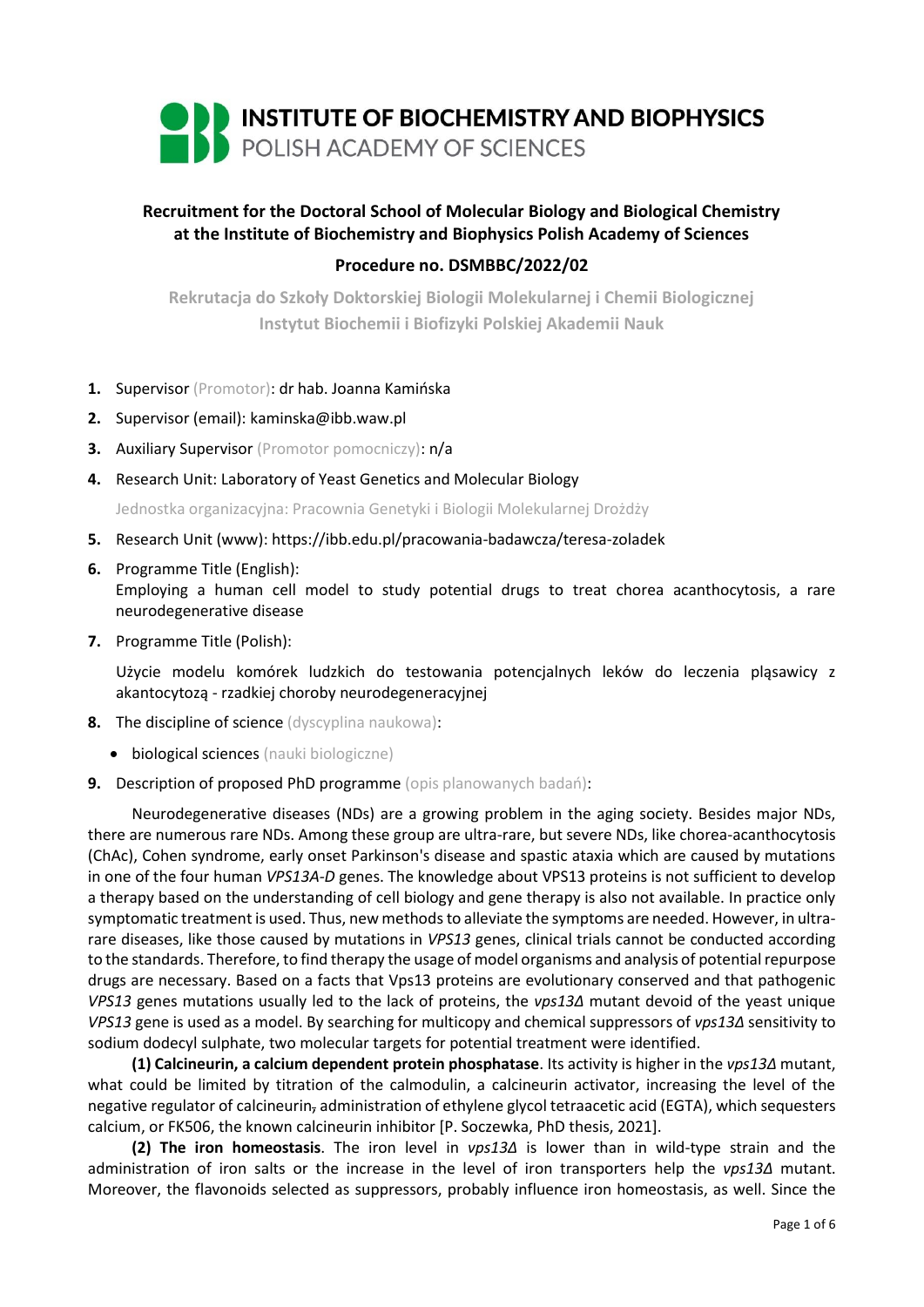iron uptake system is copper-dependent, addition of copper salts, copper ionophores or increasing the cellular level of copper transporters are also effective [P. Soczewka, PhD thesis, 2021].

Furthermore, the third group of repurpose drugs, effective as chemical suppressors, was identified, but mechanism of their action is to be studied further.

**The aim of this project** is to analyse effectiveness of potential drugs, identified in yeast model, in curing ChAc using the HeLa cells with silenced *VPS13A* (HeLa *siVPS13A*) [Munoz-Braceras *et al.,* 2015]. We hypothesize that at least one of drugs will mitigate phenotypes caused by diminished level of VPS13A protein.

## **To achieve this aim the following experiments will be performed**:

- 1. Test of phenotypes described in literature as characteristic for cells from patients devoid of VPS13A protein and for HeLa si*VPS13A* (ex. activities of Lyn kinase, PI3kinase, changes in actin cytoskeleton organization, autophagy) in our experimental set up;
- 2. Measurement of calcineurin activity in HeLa si*VPS13A* cells;
- 3. Determination of the effective dose of each drug in HeLa cell culture based on monitoring the pathways influenced by a drug, according to data from literature;
- 4. Analysis of influence/effect of drugs on phenotypes of si*VPS13A* cells selected in point 1 and 2.
- **10.** Literature references related to conducted /planned research (literatura związana z planowanymi badaniami):
	- P.Soczewka PhD thesis 2021, https://ibbpan.bip.gov.pl/fobjects/download/1074132/phd-thesispiotr-soczewka-final-no-attachments-pdf.html
	- Munoz-Braceraz *at al.* 2015,<https://doi.org/10.1080/15548627.2015.1034413>

## 11. Requirements for the candidate (wymagania):

**a)** hold a degree of Master of Science [*Magister*], Master of Engineering [*Magister Inżynier*], medical doctor or equivalent in the field of: exact sciences, natural sciences, medical sciences or related disciplines, granted by a Polish or foreign university; a person who does not possess the qualifications described above may take part in the competition, but must obtain the qualifications in question and provide the relevant documents before the start of the programme at the Doctoral School (i.e., October 1, 2022);

posiadanie tytułu zawodowego magistra, magistra inżyniera, lekarza lub innego równorzędnego na polskiej lub zagranicznej uczelni w dziedzinie: nauk ścisłych, przyrodniczych, medycznych lub pokrewnych; w naborze może wziąć udział osoba nieposiadająca kwalifikacji opisanych w zdaniu poprzedzającym, jednak musi je uzyskać i stosowne dokumenty dostarczyć przed rozpoczęciem kształcenia w Szkole Doktorskiej (tj. przed 1 października 2022 r.)

**b)** experience in working with cell cultures

doświadczenie w pracy z hodowlami in vitro komórek ssaczych

**c)** good knowledge of English

dobra znajomość języka angielskiego

**d)** good team work and communication skills

dobra praca zespołowa i umiejętności komunikacyjne

## **12.** Scholarship amount (net): 3000 PLN for  $1^{st}$  and  $2^{nd}$  year, 3500 PLN for 3<sup>rd</sup> and  $4^{th}$  year

Wysokość stypendium (netto): 3000 PLN na pierwszym i drugim roku, 3500 PLN na trzecim i czwartym roku.

**13.** Number of positions available: 1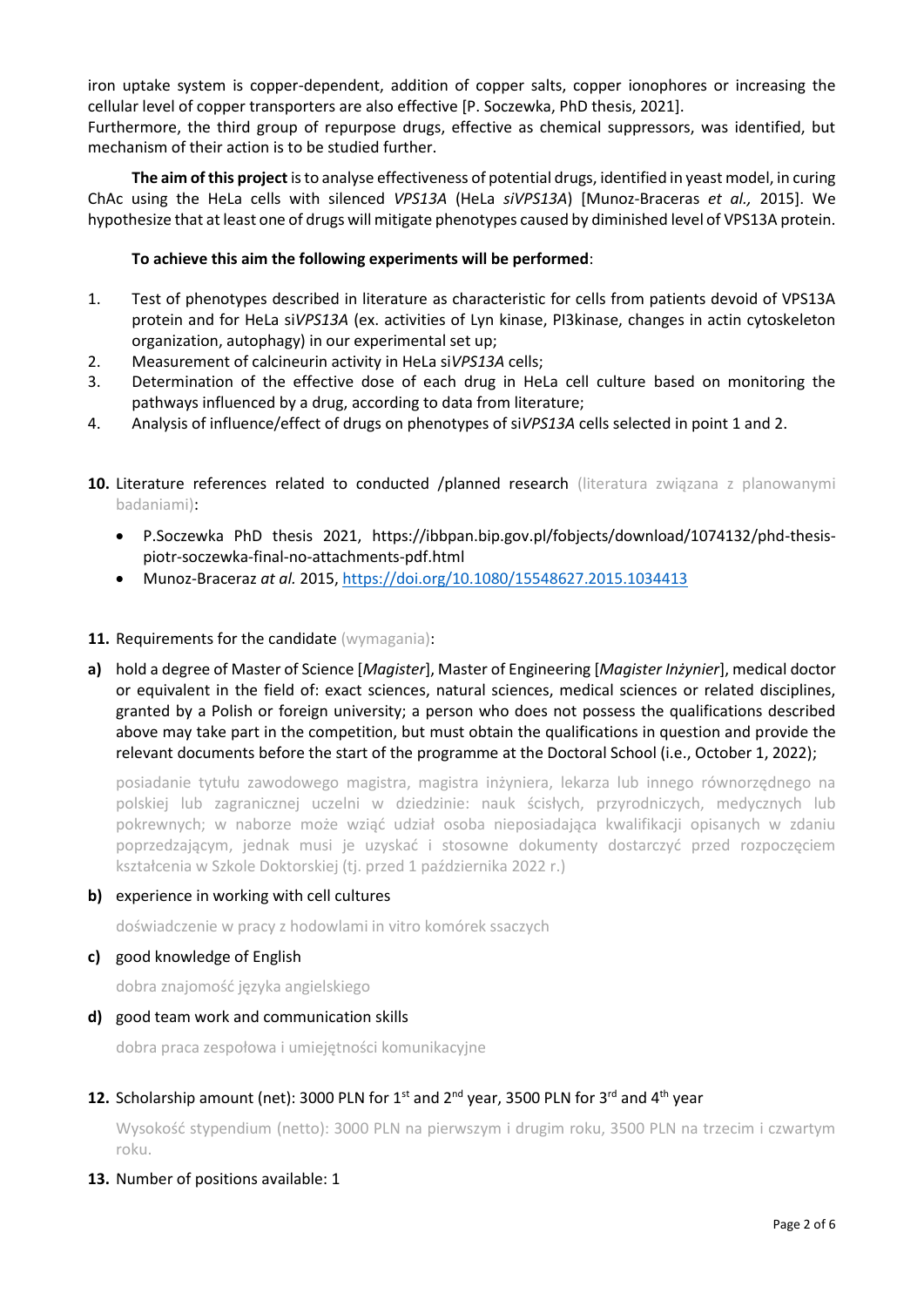Liczba dostępnych miejsc: 1

## **14.** Deadline for submission of documents: **from 1st to 15th June 2022** (documents must not be submitted earlier than June 1, 2022)

Termin rozpoczęcia i zakończenia przyjmowania dokumentów: **od 1 czerwca do 15 czerwca 2022 r**. (dokumenty nie mogą być złożone przed 1 czerwca 2022)

## **15.** Selected candidates will be invited for **the interview** that **will take place from 24th to 30th June 2022** (the exact date will be given in the invitation).

Wybrani kandydaci zostaną zaproszeni na rozmowę kwalifikacyjną, która odbędzie się w terminie **od 24 do 30 czerwca 2022 r.** (dokładny termin zostanie przekazany w zaproszeniu na rozmowę).

## **16.** The recruitment procedure must be completed until **July 6, 2022**.

Termin rozstrzygnięcia konkursu **6 lipca 2022 r.**

#### **17.** Required documents:

**a)** an application for admission to the Doctoral School, together with consent to the processing of personal data for the recruitment procedure and a statement on familiarising oneself with recruitment rules and conditions; [\(link to the form\)](https://ibb.edu.pl/app/uploads/2022/05/application-form_doctoralschool_ibb-pas.docx)

podanie o przyjęcie do Szkoły Doktorskiej wraz ze zgodą na przetwarzanie danych osobowych na potrzeby postępowania rekrutacyjnego oraz oświadczeniem o zapoznaniu się z zasadami i warunkami rekrutacji; ([odnośnik do formularza](https://ibb.edu.pl/app/uploads/2022/05/application-form_doctoralschool_ibb-pas.docx))

#### **b)** a copy of the diploma from a university or the candidate's statement on the estimated graduation date;

odpis dyplomu ukończenia uczelni wyższej lub oświadczenie kandydata o przewidywanym zakończeniu studiów;

**c)** a scientific curriculum vitae including information on the candidate's participation in scientific projects and other related activities, such as publications, involvement in science club, participation in academic conferences with an oral or poster presentation, national and international internships, prizes and awards, participation in grants, popularization of science, voluntary work;

życiorys naukowy zawierający informacje o udziale kandydata w projektach naukowych i innych aktywnościach związanych z działalnością naukową taką jak: publikacje, prace w kołach naukowych, udział w konferencjach naukowych z referatem, posterem, staże krajowe i zagraniczne, nagrody i wyróżnienia, udział w grantach, popularyzacji nauki, wolontariacie;

## **d)** a list of completed university courses with marks;

wykaz ukończonych kursów uniwersyteckich wraz z ocenami;

**e)** a motivation letter;

list motywacyjny;

**f)** contact details to at least one academic adviser or academic staff member holding at least a doctor's degree, who has agreed to give an opinion on the applicant. The opinion should not be attached to the application;

dane kontaktowe do co najmniej jednego dotychczasowego opiekuna naukowego lub innego pracownika naukowego ze stopniem co najmniej doktora, który zgodził się wcześniej wydać opinię na temat kandydata. Opinii nie należy załączać do aplikacji;

**g)** in the case of having a disability certificate or a certificate on the degree of disability, or a certificate referred to in Article 5 and Article 62 of the Act of 27 August 1997 on Vocational and Social Rehabilitation and Employment of Persons with Disabilities – a statement of holding such certificate;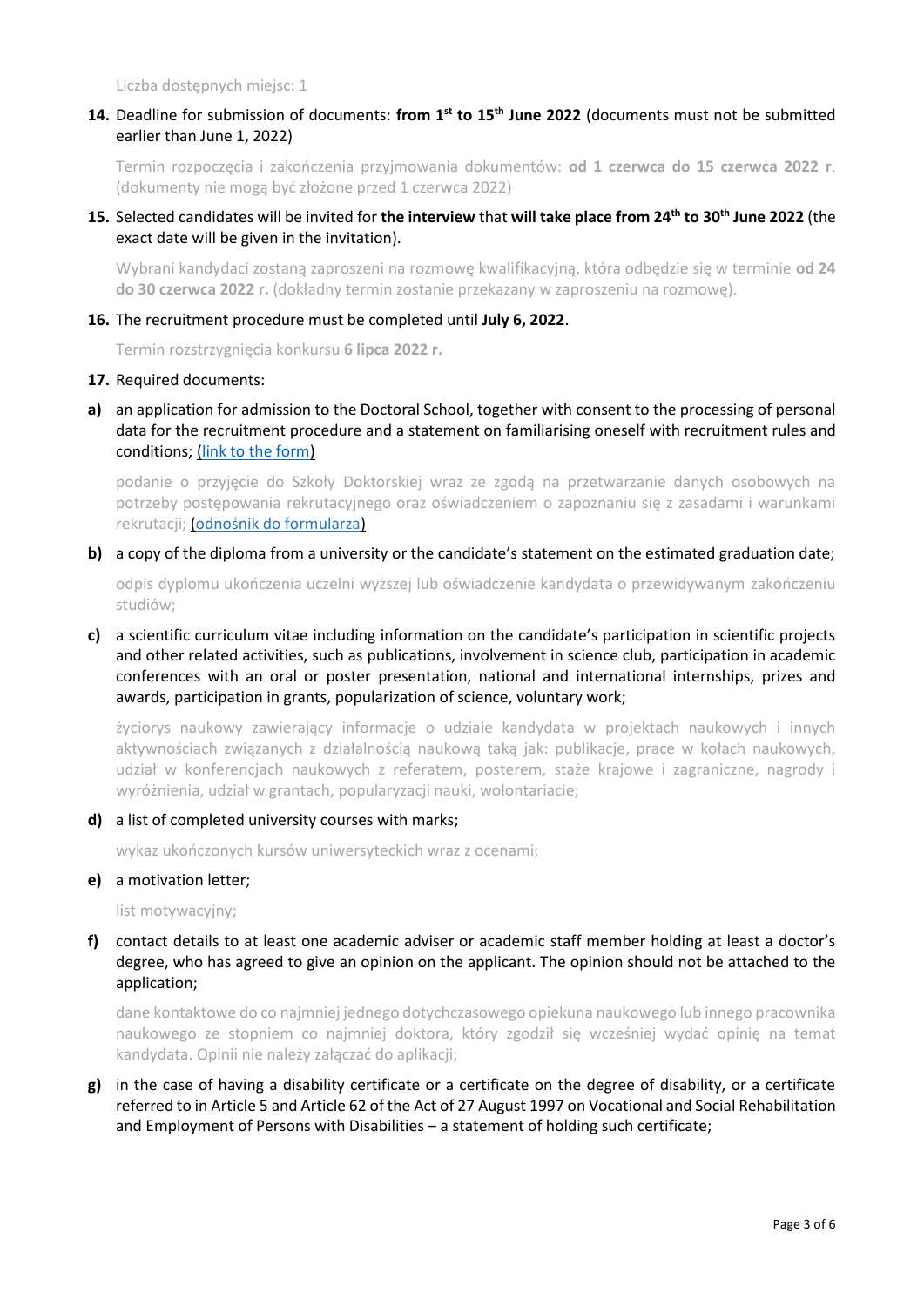w przypadku posiadania orzeczenia o niepełnosprawności lub orzeczenia o stopniu niepełnosprawności albo orzeczenia, o którym mowa w art. 5 oraz art. 62 ustawy z dnia 27 sierpnia 1997 r. o rehabilitacji zawodowej i społecznej oraz zatrudnianiu osób niepełnosprawnych – oświadczenie o jego posiadaniu;

**h)** candidates holding a diploma of completing studies abroad shall additionally attach a certified translation of the diploma, including the supplement, into Polish or English, unless the diploma or an official copy thereof, including the supplement, has been issued in English.

kandydat legitymujący się dyplomem ukończenia studiów za granicą składa dodatkowo poświadczone tłumaczenie dyplomu, wraz z suplementem, na język polski lub angielski, chyba, że dyplom lub jego oficjalny odpis, wraz z suplementem, został wydany w języku angielskim;

- **18.** Language of documents (język dokumentów):
	- **either English or Polish up to the candidate's choice** (angielski lub polski do wyboru przez kandydata)

**19.** How to apply (jak złożyć aplikację):

• Use the Application form for admission to the Doctoral School [\(link to the form\)](https://ibb.edu.pl/app/uploads/2022/05/application-form_doctoralschool_ibb-pas.docx)

Użyj formularza Podania o przyjęcie do Szkoły Doktorskiej ([odnośnik do formularza](https://ibb.edu.pl/app/uploads/2022/05/application-form_doctoralschool_ibb-pas.docx))

Merge all required documents as a single pdf file

Połącz wszystkie dokumenty w jeden plik formatu pdf

Send this file as an attachment to [PhDschool-recruitment@ibb.waw.pl](mailto:PhDschool-recruitment@ibb.waw.pl) **or** post documents to

Doctoral School (room 41) Institute of Biochemistry and Biophysics Polish Academy of Sciences Pawinskiego 5a 02-106 Warszawa Poland

Wyślij plik pdf na adres [PhDschool-recruitment@ibb.waw.pl](mailto:PhDschool-recruitment@ibb.waw.pl) lub prześlij dokumenty na adres:

Szkoła Doktorska (pokój 41) Instytut Biochemii i Biofizyki Polska Akademia Nauk ul. Pawińskiego 5a 02-106 Warszawa Polska

 Include "**Procedure no. DSMBBC/2022/02**" and your first and last name as the subject of the e-mail W tytule wiadomości e-mail umieść "**Procedure no. DSMBBC/2022/02"** oraz Twoje imię i nazwisko.

## The application must contain all documents described in section 17

Aplikacja musi zawierać wszystkie dokumenty opisane w punkcie 17

## **20.** The recruitment process consists of two stages:

- **a)** selection of candidates by the Committee based on their previous achievements and academic performance presented in the documents submitted; for each position no more than 4 applicants who have achieved the highest scores, but no less than 60% of the maximum points, shall be qualified for the next stage;
- **b)** an interview conducted by the Committee including in particular:
	- a presentation delivered by the candidate containing the outcomes of his/her research (a Master's thesis or other research work carried out by the candidate); the presentation must not last longer than 10 minutes;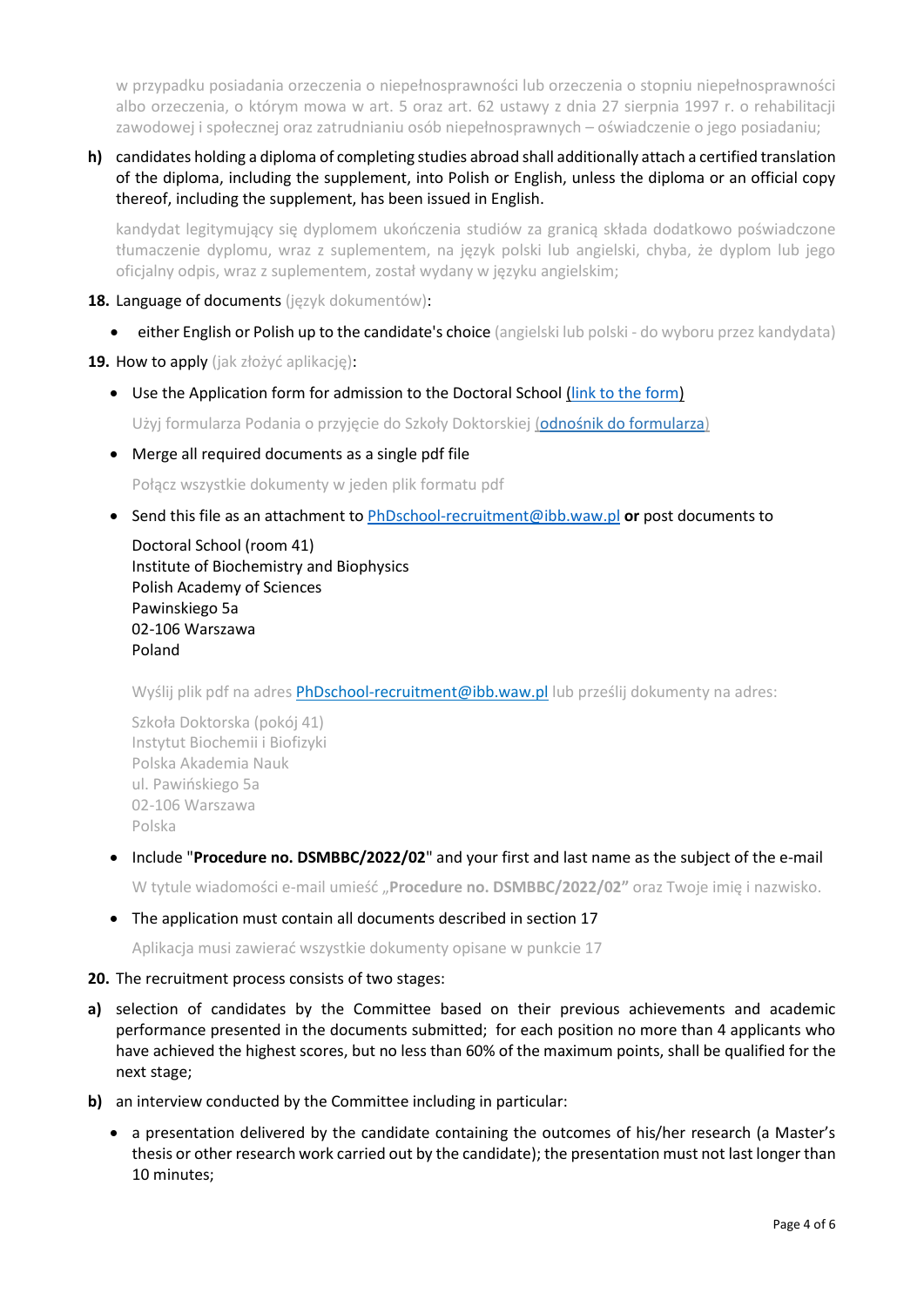- questions asked by the members of the Committee related to the presented project, the methods used and interpretation of the results obtained;
- questions asked by the members of the Committee related to the proposed PhD programme described in the recruitment announcement;
- questions related to the candidate's motivation for scientific work.

Rekrutacja składa się z dwóch etapów:

- **a)** selekcji kandydatów przez Komisję na podstawie dotychczasowych osiągnięć i wyników w nauce przedstawionych w złożonych dokumentach; dla każdego oferowanego miejsca do kolejnego etapu zakwalifikowane zostaną nie więcej niż 4 osoby, które uzyskały najlepszą ocenę, nie mniejszą jednak niż 60% maksymalnej liczby punktów.
- **b)** rozmowy kwalifikacyjnej z Komisją, która obejmuje:
	- prezentację podczas której kandydat przedstawia wyniki swoich badań (pracy magisterskiej lub innej pracy badawczej wykonanej przez kandydata); prezentacja może trwać nie dłużej niż 10 minut;
	- zadanie pytań przez członków Komisji sprawdzających znajomości tematyki przedstawionej przez kandydata, stosowanych przez niego metod oraz umiejętności interpretacji uzyskanych wyników;
	- zadanie pytań przez członków Komisji sprawdzających znajomości tematyki wymienionej w ogłoszeniu o rekrutacji (proponowanym programie badawczym);
	- poznanie motywacji kandydata do pracy naukowej.
- 21. Language of interview (język rozmowy kwalifikacyjnej):
	- **either English or Polish up to the candidate's choice** (angielski lub polski do wyboru przez kandydata)
- **22.** Criteria for evaluation of candidates:
- **a)** Stage One
	- **.** learning outcomes (a scale of the evaluation:  $0.0 6.0$  points);
	- participation in a scientific project or an academic conference (a poster or oral presentation) (a scale of the evaluation:  $0.0 - 1.0$  points);
	- co-authorship of a research paper (depending on the role in the publication) (a scale of the evaluation:  $0.0 - 1.0$  points);
	- involvement in science club (a scale of the evaluation: 0.0 or 0.5 points);
	- other achievements, e.g., awards, honors, scholarships, domestic and foreign internships, voluntary work, popularization of science (a scale of the evaluation:  $0.0 - 1.5$  points).
- **b)** Stage Two
	- understanding of the project performed and methods used; the ability to interpret the results obtained; knowledge in the field related to the presented project (a scale of the evaluation: 0-10 points);
	- knowledge in the field related to the proposed PhD programme described in the recruitment announcement (a scale of the evaluation: 0-10 points);
	- form of presentation of the candidate's results (a scale of the evaluation: 0-3 points).

Kryteria oceny:

**a)** Etap pierwszy

wyniki uzyskane w trakcie kształcenia (skala oceny 0,0 - 6,0 pkt.)